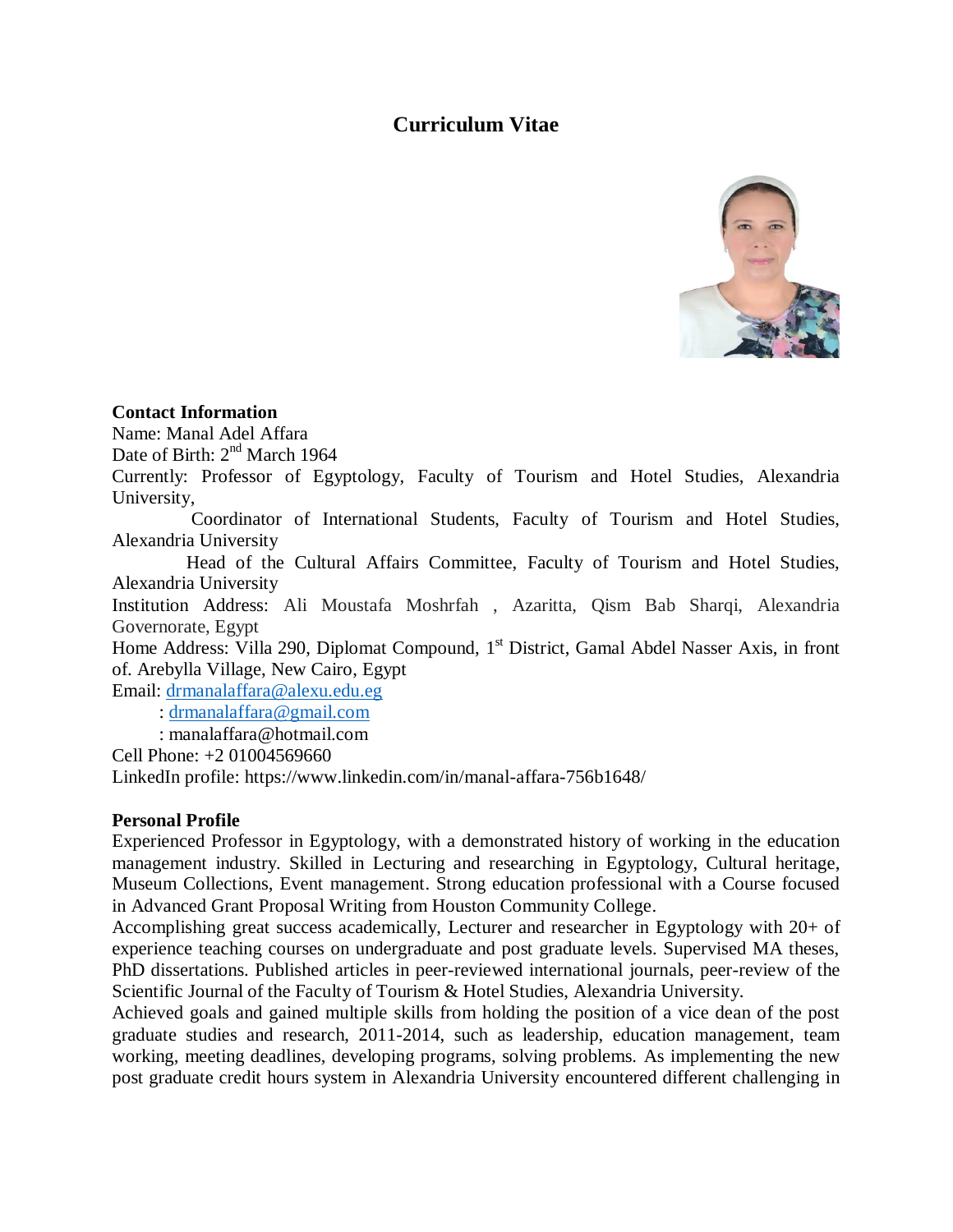different aspects; students, administrative staff and academics, to understand and implement the new Bylaws.

# **Education**

1996 Ph D in English

Department of Tourist-Guidance, Faculty of Tourism and Hotel Studies, Alexandria University Thesis title related to Egyptology: *"The Staff in the Field of the Architectural Achievements from the First Dynasty till the End of the New Kingdom, A Study for the Social Status and the Functional Role"* 

1992 MA in English

Department of Tourist-Guidance, Faculty of Tourism and Hotel Management, Helwan University

Thesis title related to Egyptology: *"The Ancient Egyptian Temples, A Comparative Study Since the beginning of the New Kingdom until the End of the Ptolemaic Period"*

1985 Honors B.A,

Department of Tourist-Guidance, Faculty of Tourism and Hotel Management, Helwan University

Development Courses and Internship

2015, Volunteer in the curator collections for around 100 hours in the Museum of Natural Science Houston, Texas, USA

2017, Certificate of completion of A-z grant writing from Houston Community College, Houston, Texas, USA

2017, Certificate of completion of Advanced grant writing from Houston Community College, Houston, Texas, USA

2017, Certificate of completion of Advanced grant writing from Houston Community College, Houston, Texas, USA

Certificate of completion of Training Courses Certified by International Board of Certified Trainers European Division (IBCT):

2010, University Management Program. Competitive Research projects. Quality Standard in Teaching. Research Ethics. Use of Technology in Teaching. Student Evaluation and Examination Techniques.

#### **Professional Appointments**

2012- current, Professor of Egyptology, Department of Tourist-Guidance, Faculty of Tourism and Hotels Studies, Alexandria University

Delivering Lectures for undergraduate and post graduate, leading field trips, developing course material and curricula, reviewing courses descriptions and making reports for improvement, head of cultural relations committee, participating in departmental and faculty meetings, contributing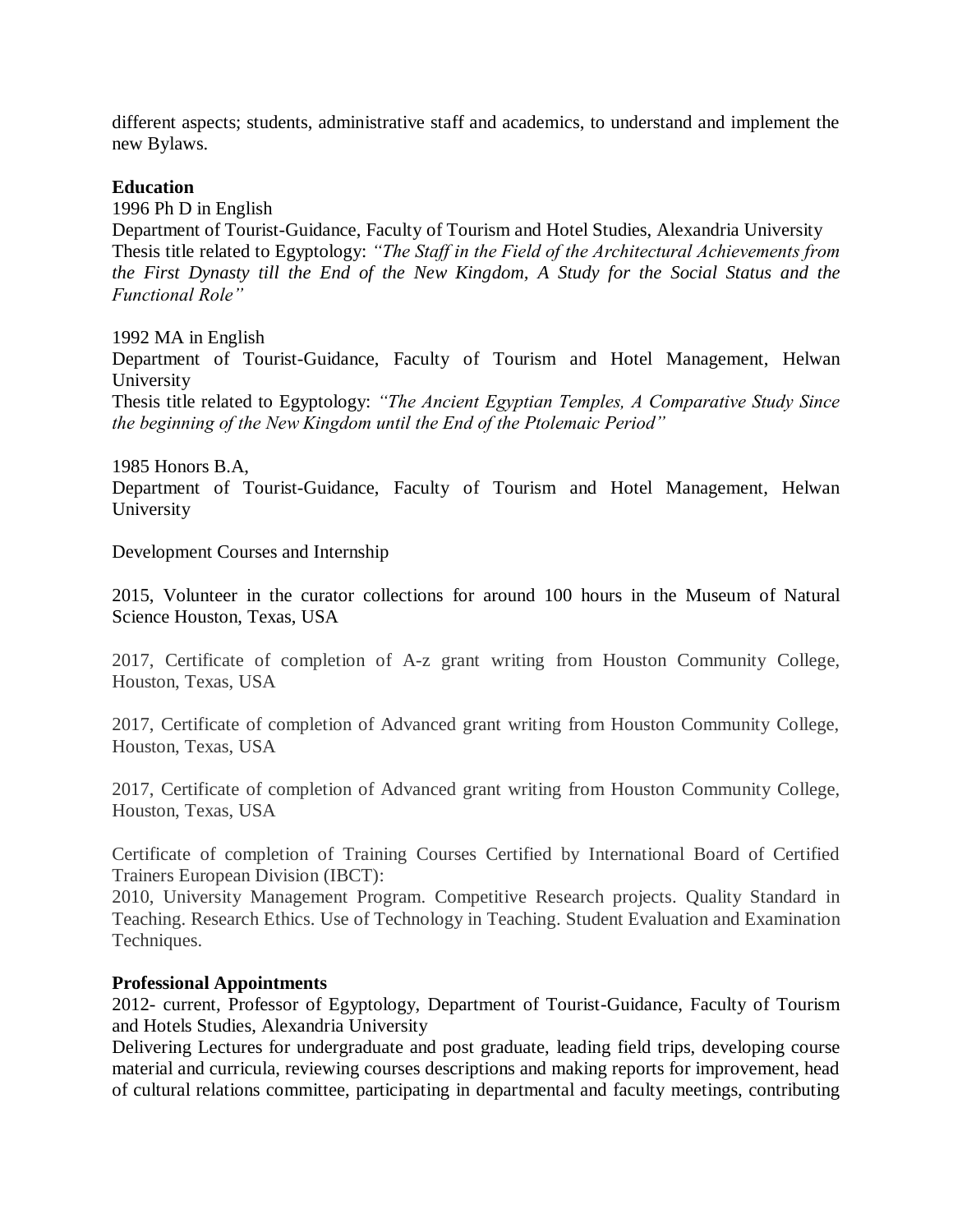in academic counseling sessions and interviews for the students. Member in the defense of MA and Ph D.

2011-2014, Vice Dean of Graduate Studies and Researches, Faculty of Tourism Hotel, Alexandria University.

Practiced education management as monitoring the implementation of the new bylaws of the credit hours new applied education system in Alexandria University. Heading different committees (cultural affairs, library, Scientific journal) related to the post vice dean. Managerial for the final exams. Council member of the board of the Faculty of Tourism and Hotels for three years. Organizing workshops for the post graduate students worked in Collaboration with the Bibliotheca Alexandrina, The Information Centre of BA where providing sessions in ways that active engaged students to the library facilities and services. Head of the scientific committee of the International Tourism Conference, April 2014 Hold in the Bibliotheque Alexandrian

2006-2011, Associate Professor of Egyptology, Faculty of Tourism and Hotels, Alexandria University

Delivering Lectures for undergraduate and post graduate, leading field trips, developing course material and curricula, reviewing courses descriptions. participating in departmental and faculty meetings, contributing in academic counseling sessions and interviews for the students. Member in the defense of MA and Ph D. Academic advisor for the grade students.

1996-2006, Lecturer of Egyptology, Faculty of Tourism and Hotels, Alexandria University Delivering Lectures for undergraduate and post graduate, leading field trips, developing course material and curricula, reviewing courses descriptions. participating in departmental and faculty meetings, contributing in academic counseling sessions and interviews for the students. Member in the defense of MA and Ph D.

1992-1996, Assistant Lecturer of Egyptology, Faculty of Tourism and Hotels, Alexandria University

Studying the Ph D thesis. Leading field trips and assess and monitor the practical part of the course.

1987-1992, Tutorial Assistant, Faculty of Tourism and Hotels, Alexandria University Studying the MA thesis. Leading field trips and assess and monitor the practical part of the course.

# **Publications**

"Unpublished Statue JE. 37862, in the Egyptian Museum, Cairo," *Journal of American Research Centre Egypt* 48 (2012).

"Understanding Human-Dog Relationship: Archaeological Evidence for Social Bonds during the Pharaonic Period," *Journal of Association of Arab Universities for Tourism and Hospitality*, vol. 9, no. 1 (June, 2012).

"The Religious Significance of the Motifs on Foot-Wear from the New Kingdom to the Graeco-Roman Period," The Third International Conference at *The Center of Papyrological Studies and Inscriptions* at Ain Sham University March 2012, 26-28.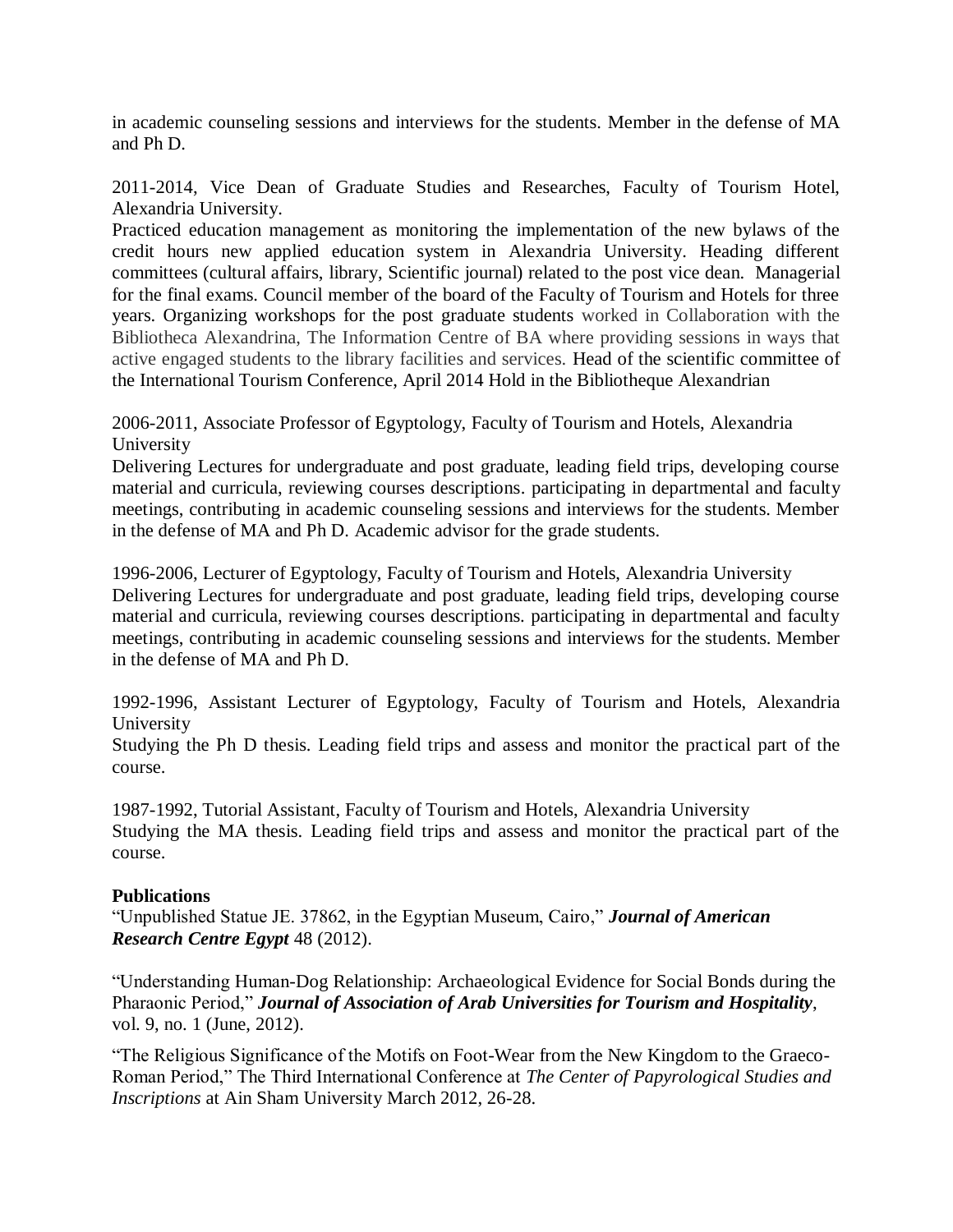"A Remarkable Stela from the Second Intermediate Period," *Abgadiyat* 6 (2011). "A New Kingdom Stela in the National Museum of Antiquities, Leiden," *Journal of American Research Centre Egypt* 46 (2010).

"A Reconsideration of the Role of the Hound Based on the Iconographic Programme and Funerary Artefacts during the Pharaonic Period," in the 3<sup>rd</sup> International Conference of the Faculty of Archaeology, *Cultural Contribution of Egypt and Its Impact on the human Civilization Through Ages* (Cairo,2010).

"The Stela of *Nkhat*, CG 20457, Its Date and Its Character," *Annal of Faculty of Art*, Ain Shams University, Cairo, (2006)

"A Saite Statue in the Egyptian Museum, Cairo (JE 37389)," *Discussion of Egyptology* 62 (2005).

"A Stela from Abydos in the Egyptian Museum, Cairo (CG 20282), *Göttinger Miszellen* 200 (2004).

"A False Door Stela from the Old Kingdom," *Göttinger Miszellen* 193 (2003).

#### **Awards and Honors**

Certificate of **Good Will Ambassador** of Houston and Honorary Citizenship, Houston, Texas, presented by the Mayor of Houston, 2018.

Certificate for participating for the Cultural Activity in **Arab American Cultural** Centre, 2017.

**Management Excellence** Award presented by the Alexandria University, 2016.

#### **Grants and Fellowships**

Self-studying NINO "The Netherland Institute for the Near East", Leiden University, The Netherlands, 2009-2011.

2002, Post-Doctoral grant to the Classical and Archaeological Studies Department, Liverpool University, United Kingdom

# **Conferences**

The First Arab Conference Tourism Crisis Management, at Concorde El Salam Hotel- Cairo, Egypt,  $23^{\text{rd}} - 24^{\text{th}}$  June 2013.

The Third International Conference "The Ancient Civilizations: its Impact and affect" at the Center of Papyrological Studies and Inscriptions (Ain Sham University, 26-28 March 2012).

The 3<sup>rd</sup> International Conference of the Faculty of Archaeology, Cultural Contribution Conference of the Faculty of Archaeology, (Cairo University, 2010).